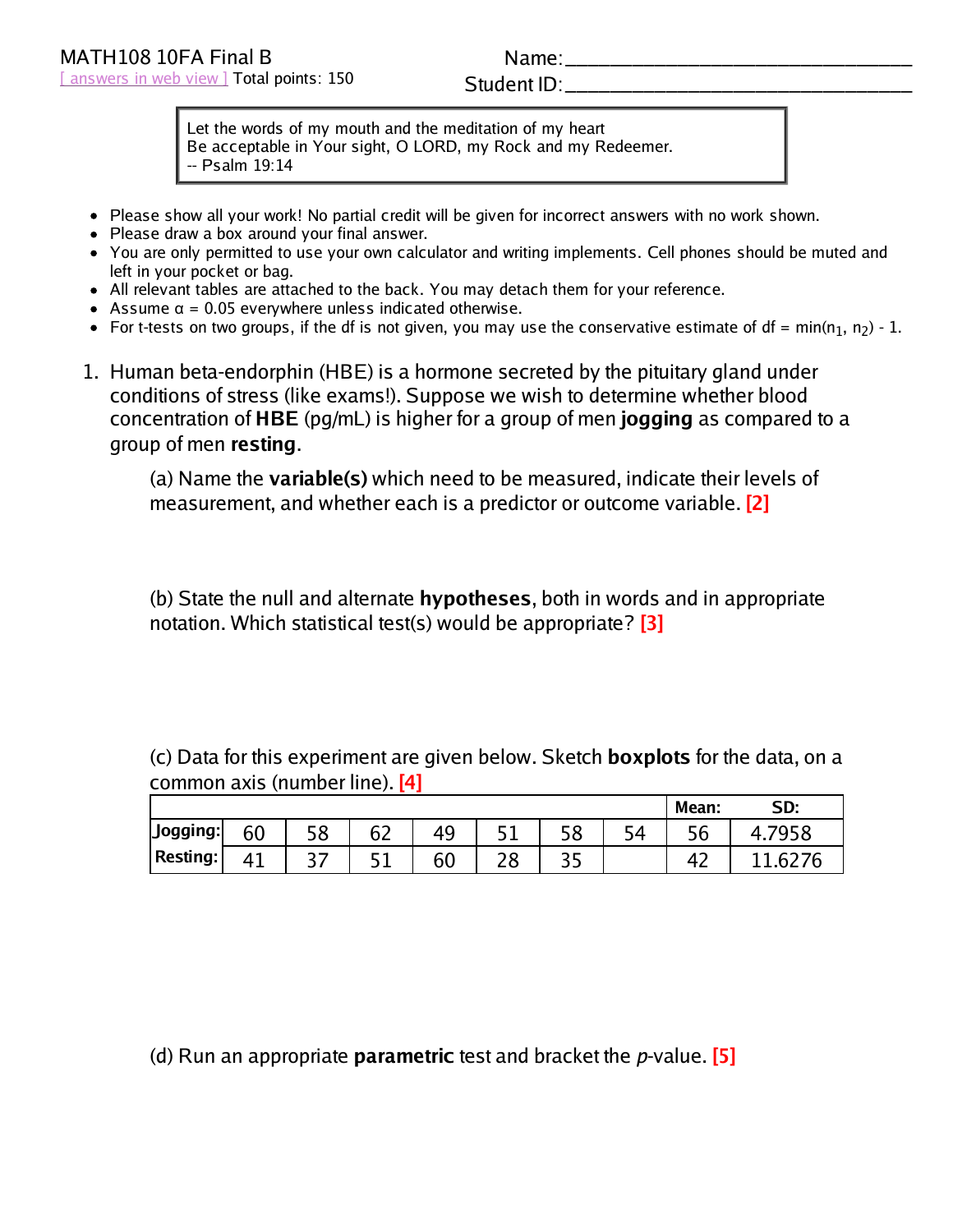(e) State the **conclusion** from this test, and interpret it in the context of the original research question. **[2]**

(f) Using the same data, perform an appropriate **non-parametric** test and bracket the p-value. **[4]**

(g) State the **conclusion** from this test, and interpret it in the context of the original research question. **[2]**

(h) Which test do you think is more **appropriate** for this data, the parametric or the non-parametric test? Why? **[2]**

2. Does HBE concentration in men increase after they exercise? Data from a study of 6 men are below.

|         |          |                               |    |     |    |    | <b>Mean</b> | <b>SD</b>  |
|---------|----------|-------------------------------|----|-----|----|----|-------------|------------|
| Before: | רי<br>'' | 58                            | 38 | 50  | 49 | 48 | T/ .J       | . Q.Z<br>b |
| After:  |          | $\overline{\phantom{a}}$<br>┘ |    | ر ر | 49 |    | 50.5        |            |

(a) Name the **variable(s)** which need to be measured, indicate their levels of measurement, and whether each is a predictor or outcome variable. **[2]**

(b) State the null and alternate **hypotheses**, both in words and in appropriate notation. Which statistical test(s) would be appropriate? **[3]**

(c) Run an appropriate **parametric** test and bracket the p-value. **[5]**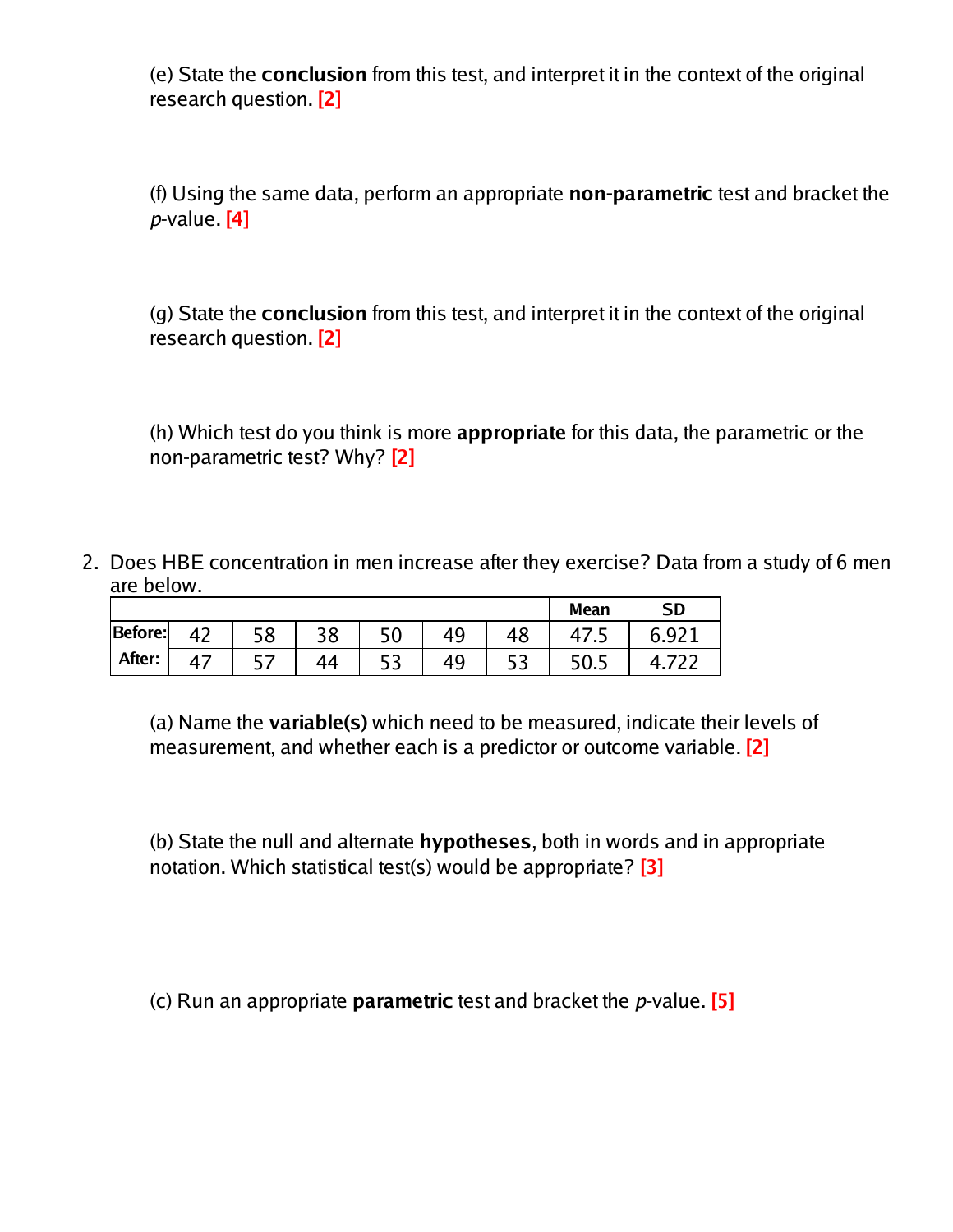(d) State the **conclusion** from this test, and interpret it in the context of the original research question. **[2]**

(e) Using the same data, perform an appropriate **non-parametric** test and bracket the p-value. **[3]**

(f) State the **conclusion** from this test, and interpret it in the context of the original research question. **[2]**

(g) Which test do you think is more **appropriate** for this data, the parametric or the non-parametric test? Why? **[2]**

- 3. Indicate the **level of measurement** for each of the following variables as categorical (G), ordinal (O), discrete (D), or continuous (C). **[6]**
	- (a) Location of injury: e.g., knee, lower back, shoulder, chest, etc.
	- (b) Number of correct answers on a multiple-choice test
	- (c) Number of children in a family, coded as 0, 1, 2, or "at least 3"
	- (d) Blood glucose level (mg/dLi)
	- (e) Whether a woman is pregnant or not
	- (f) Strength of family bonds, rated as "Very Strong", "Somewhat Strong", "Weak", or "Very Weak"
- 4. Suppose that in a study half of the participants are **nurses** and 80% of the participants consider their jobs to be **high-stress**. Consider the probability that a participant in the study is a nurse who considers his/her job to be high-stress.

(a) What is the **minimum** possible value for this probability? Draw a **Venn** diagram illustrating this situation. **[3]**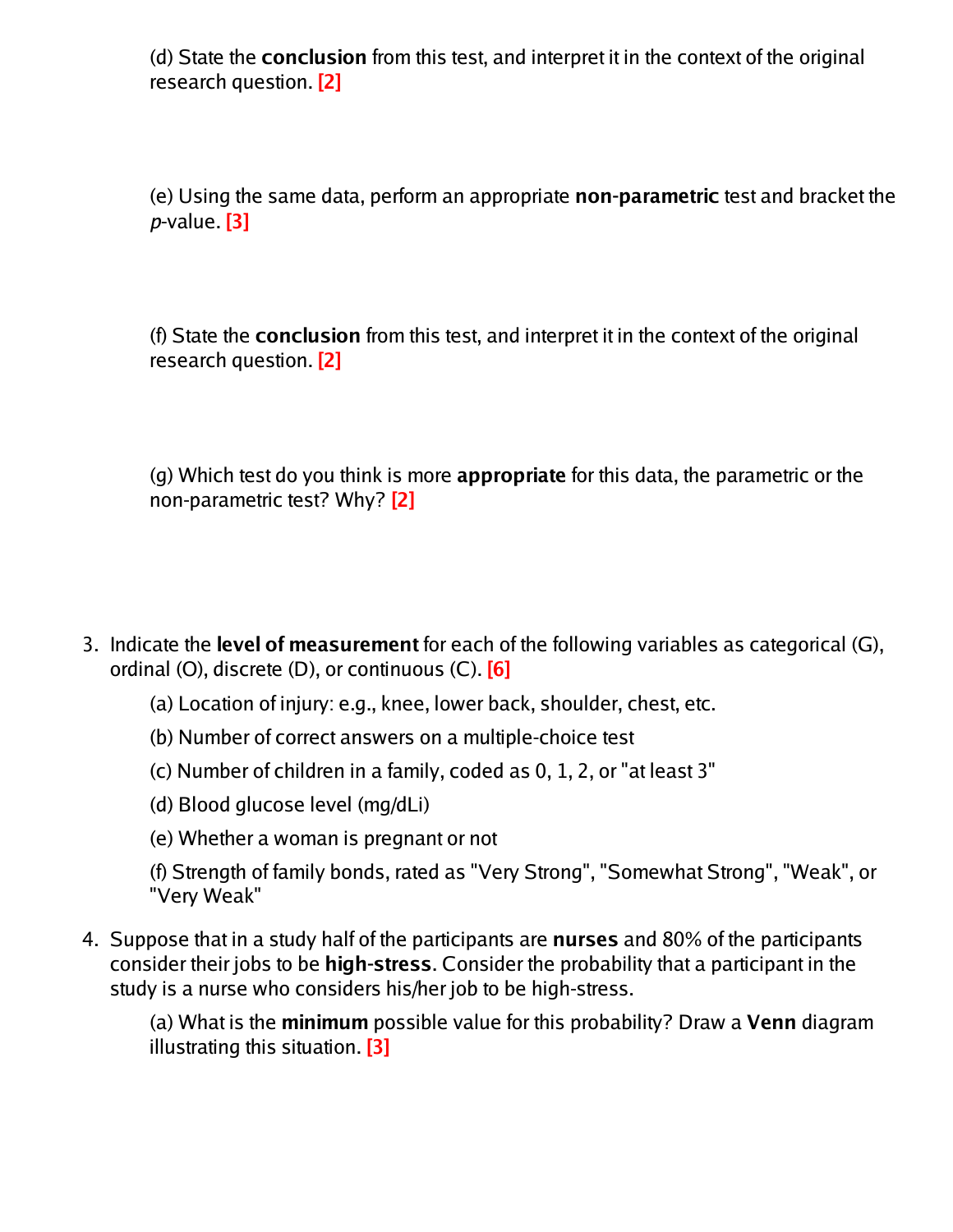(b) What is the **maximum** possible value for this probability? Draw a **Venn** diagram illustrating this situation. **[3]**

5. Below is a **residual plot** for a linear regression model relating blood pressure to age (data from UNC SOCI709 course). From this plot, is there evidence to indicate that any of the **assumptions** of regression may have been violated? Sketch a possible **scatterplot** of blood pressure versus age that would reflect this residual plot. (Hint: generally, blood pressure increases with age.) **[5]**

Plot of Residuals against Predicted Values



6. In a study of Canadian nurses, say that 70% of the nurses work in **hospitals**, and one quarter of the nurses habitually **smoke**. 20% of all the nurses in the study are smokers who work in hospitals.

(a) For **each** of the three probabilities given (70%, 25%, 20%), express the probability in **notation** (e.g., P(smoke)) and draw a **Venn diagram**, shading in the relevant region (draw three separate Venn diagrams). **[3]**

(b) In this study, what is the chance that a nurse working in a hospital smokes? **[3]**

(c) In this study, is working in a hospital **independent** of smoking? Why or why not? **[3]**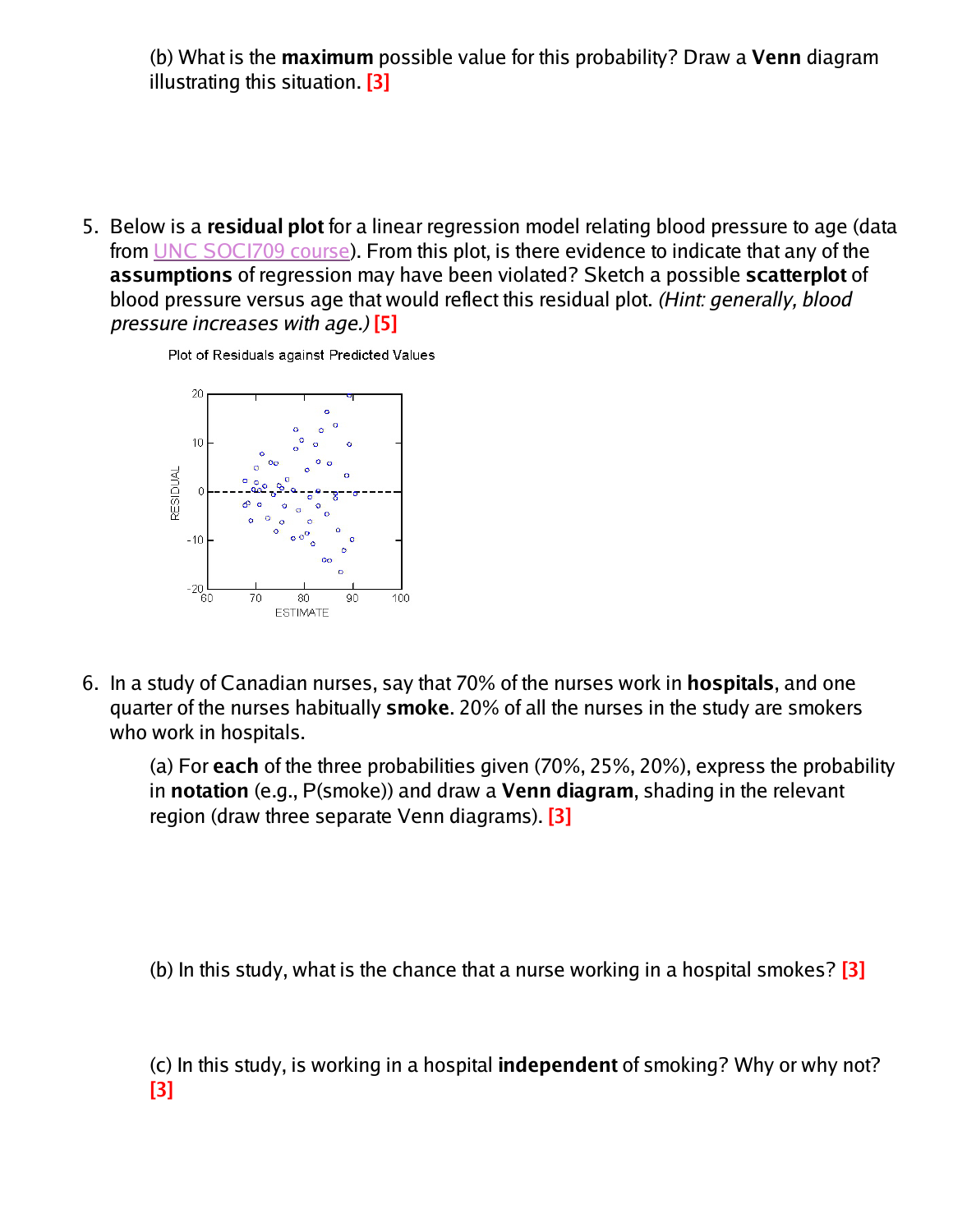7. Does **income** level (low, middle, high) have an impact on **caloric intake** (calories per day)?

(a) Name the **variable(s)** which need to be measured, indicate their levels of measurement, and whether each is a predictor or outcome variable. **[2]**

- (b) What is the appropriate parametric statistical **test** to run? **[1]**
- (c) State the null and alternate **hypotheses**, both in words and in notation. **[2]**

(d) Data for this experiment are given below. **Run** an appropriate test and bracket the p-value. **[5]**

| Low-income:    | 1200 | 1800 | 2400 |
|----------------|------|------|------|
| Middle-income: | 1200 | 1350 |      |
| High-income:   | 2100 | 2200 |      |

(e) State the **conclusion** from this test, and interpret it in the context of the original research question. **[2]**

(f) What are the **assumptions** of the statistical test you performed? Is there evidence to suggest that any of these assumptions have been violated in this dataset? **[3]**

8. In a study of BC nurses, an analysis was run to determine whether which nursing **school** the nurse graduated from had an impact on **salary**.

(a) What are the **variables** which need to be measured for each individual? For each variable, indicate its level of measurement and whether it is a predictor or outcome variable. **[2]**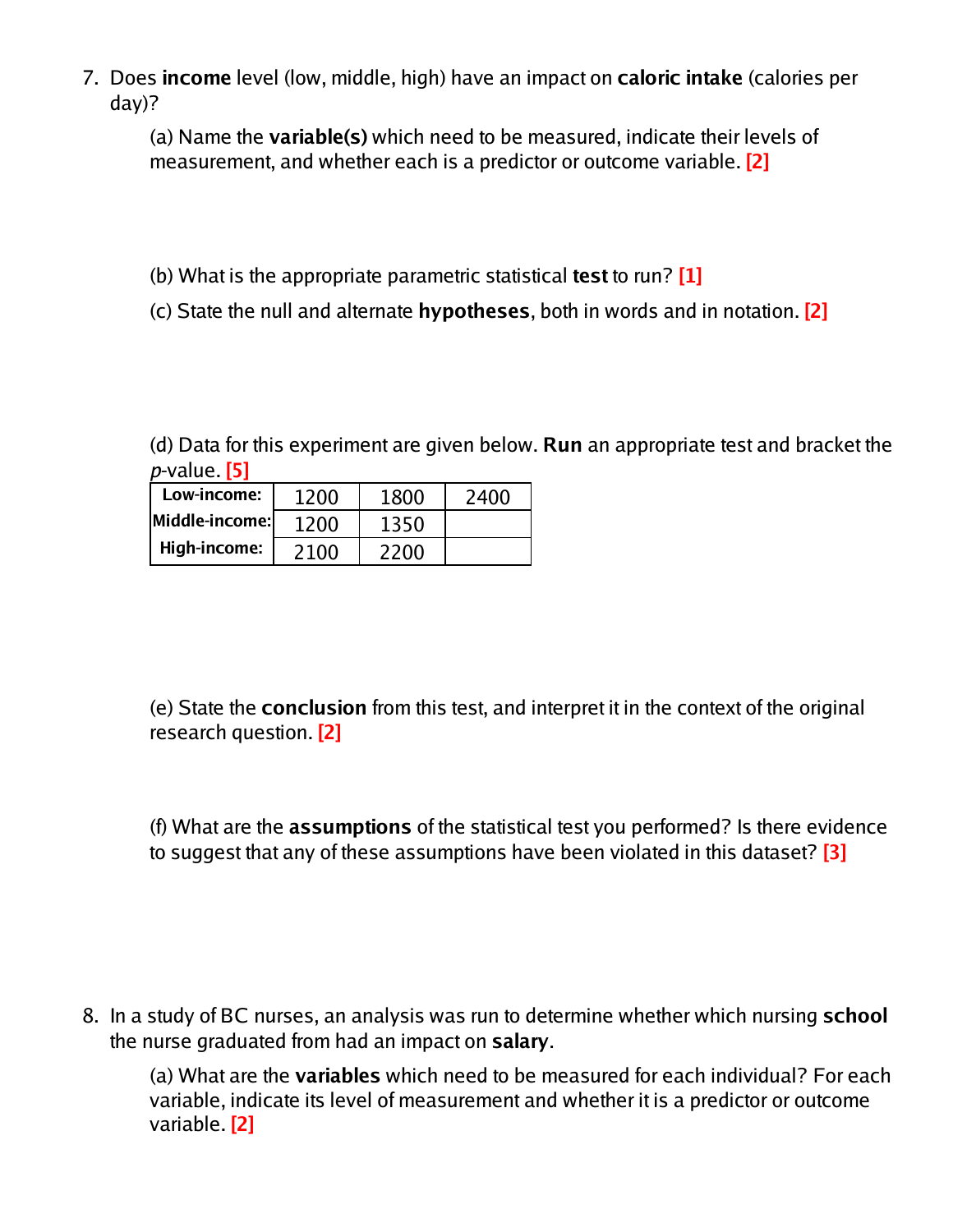(b) What is the appropriate parametric statistical **test** to run? **[1]**

(c) State the null and alternate **hypotheses**, both in words and in appropriate notation. **[3]**

(d) The data were collected and an appropriate analysis run, obtaining a  $p$ -value of 0.07. State the **conclusion** of the analysis, and interpret it in the context of the original research question. **[2]**

(e) The **p-value** was 0.07. What does this number '0.07' mean, in the context of the research question? 0.07 of what? **[3]**

9. The average number of hours of exercise per week was measured for a number of urban dwellers and rural dwellers. A 95% **confidence interval** for the difference of means (urban - rural) is (-0.27, 1.23). Based on this information, indicate whether each of the following statements is "True" or "False". (Please write the entire word, "True" or "False".) **[6]**

(a) Urban dwellers exercise an average of between 0.27 hrs less and 1.23 hrs more per week than rural dwellers.

(b) 95% of urban dwellers exercise between 0.27 hrs less and 1.23 hrs more per week than rural dwellers.

(c) We are 95% certain that urban dwellers exercise between 0.27 hrs less and 1.23 hrs more per week than rural dwellers.

(d) With 95% confidence, the difference in hrs/week of exercise between urban and rural dwellers in this study is between -0.27 and 1.23.

(e) At a 5% level of significance, this study is unable to find a difference in amount of exercise between urban and rural dwellers.

(f) There is no difference in the amount of exercise for urban and rural dwellers.

10. For BC nurses, is being **married** independent of working **over 60 hours/week**? The number of participants in each category is listed in the table below.

|               | <b>Married Not Married</b> |
|---------------|----------------------------|
| $\leq 60$ hrs | 80                         |
| $> 60$ hrs    | מא                         |

(a) What is the **population** of interest? **[1]**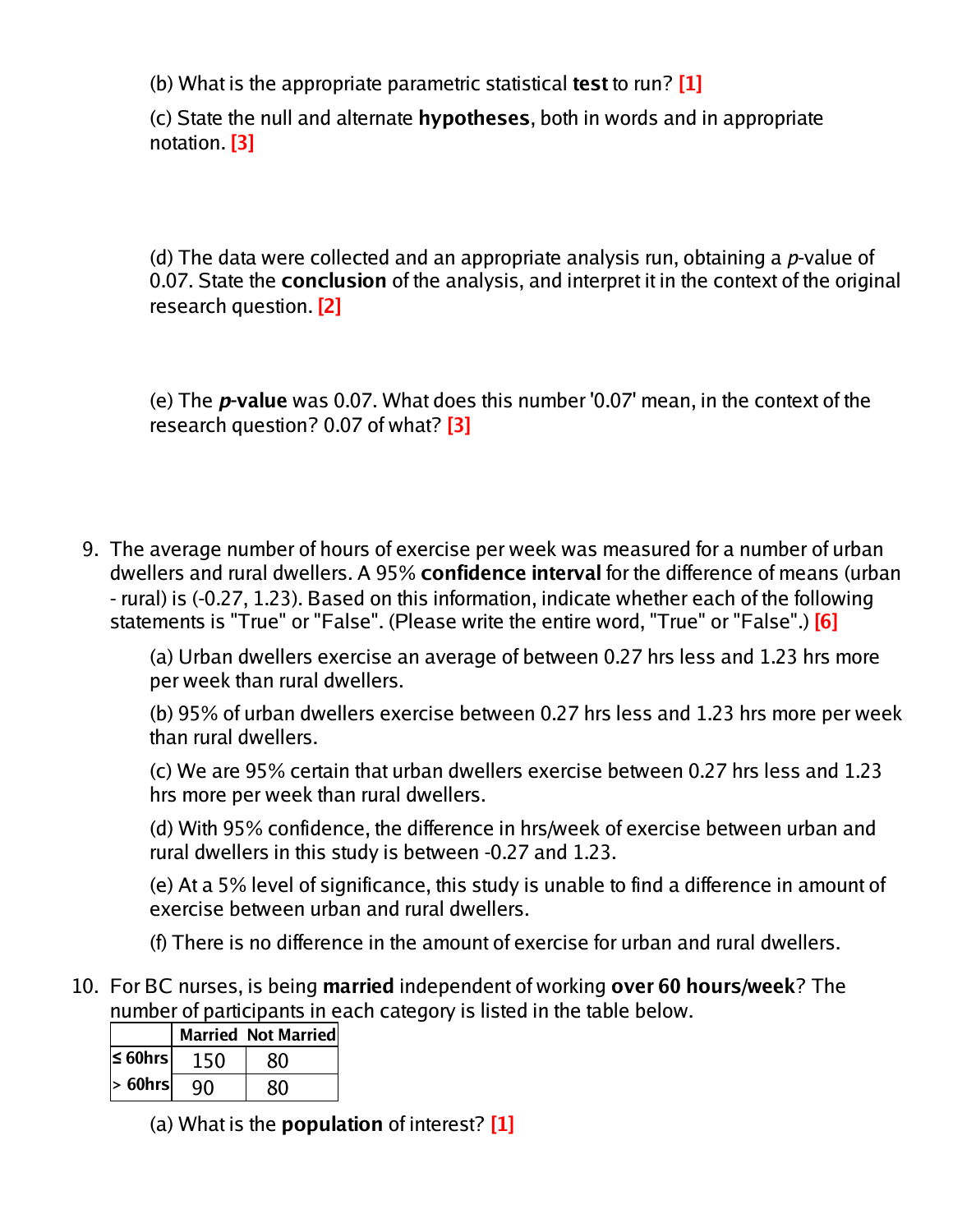(b) Name the **variable(s)** which need to be measured, indicate their levels of measurement, and whether each is a predictor or outcome variable. **[2]**

(c) State the null and alternate **hypotheses**, both in words and in appropriate notation. Which statistical test(s) would be appropriate? **[3]**

(d) Run the appropriate test and bracket a **p-value**. **[4]**

(e) State the **conclusion** from this test, and interpret it in the context of the original research question. **[2]**

11. The following is a **normal probability plot** of potassium concentration in a number of geologic samples. The horizontal axis is expected normal scores (n-scores), and the vertical axis is observed potassium concentration (this orientation matches the textbook). **How** does the distribution differ from a normal distribution? **Sketch** the distribution, highlighting where it is non-normal. **[4]**



12. A particular FDG-PET (fludeoxyglucose positron-emission tomography) screening test for non-Hodgkin's lymphoma has a 15% false-positive rate (85% specificity) and 90% sensitivity (i.e., 90% of lymphomas are caught by the screening process).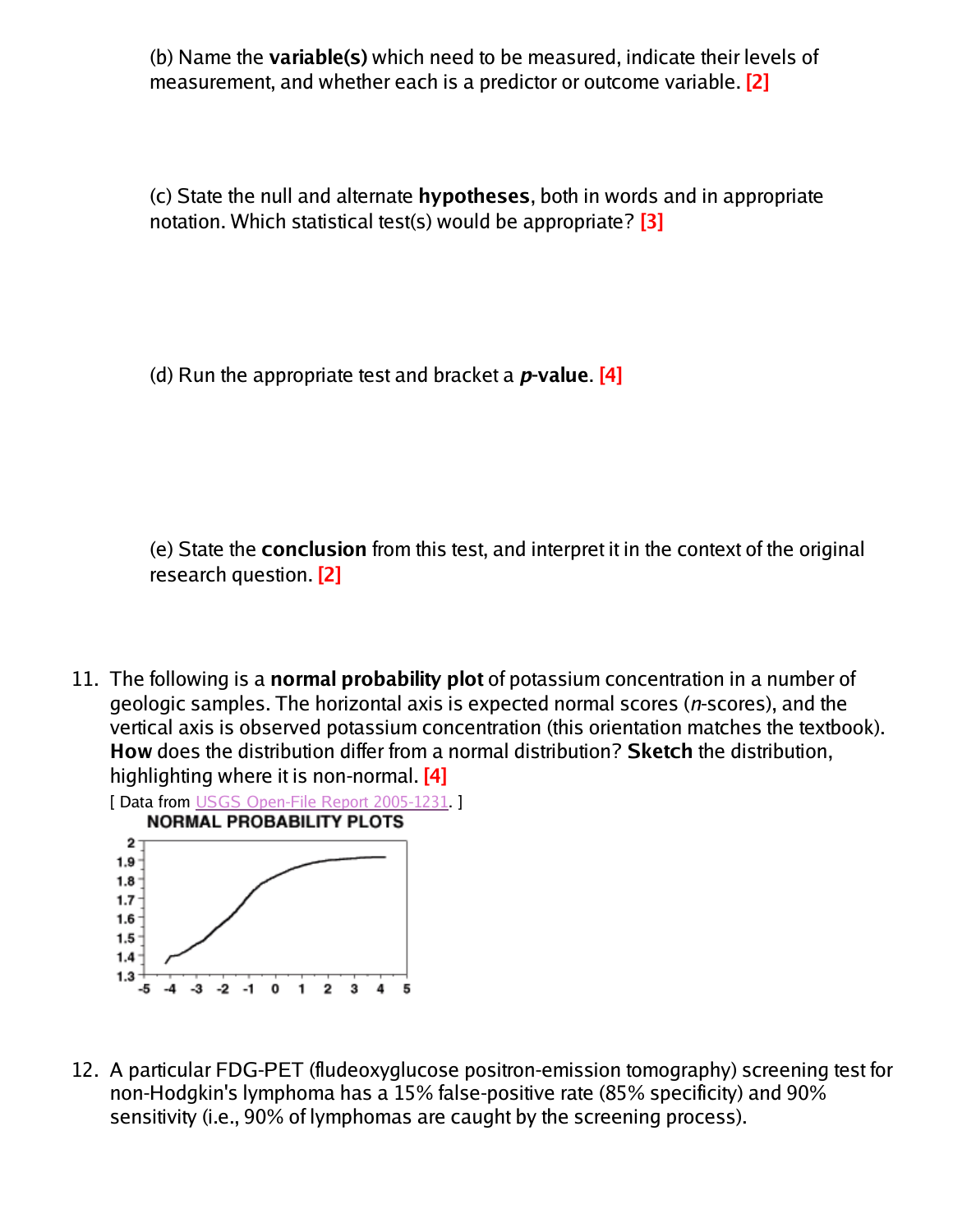(a) Suppose the screening test is applied to 200 patients, of which 80 have non-Hodgkin's lymphoma. Draw an **event tree** for the outcomes of the test, and **label** the tree with probabilities for each branch of the tree. **[4]**

(b) On average, how many people in this group will **test positive** for non-Hodgkin's lymphoma? **[3]**

(c) If a patient tests positive using this test, what is the probability that the patient **really** has non-Hodgkin's lymphoma? **[2]**

13. Does blood vitamin **B12** level (pg/mL) have an impact on **depressive** symptoms (Beck Depression Inventory (BDI-II), on a scale from 0-63 points)?

(a) What is the **population** of interest? **[1]**

(b) Name the **variable(s)** which need to be measured, indicate their levels of measurement, and whether each is a predictor or outcome variable. **[2]**

(c) What is the appropriate parametric statistical **test** to run? **[1]**

(d) State the null and alternate **hypotheses**, both in words and in notation. **[2]**

(e) A study with 60 participants results in the following data:

 $SS_X = 1,350,000, SS_Y = 9,000, SS_{XY} = -70,000.$ 

Find the **slope** of the best-fit line, indicate its **units**, and **interpret** the slope in light of the model for vitamin B12 and depression. (Keep at least 4 significant figures in the slope.) **[3]**